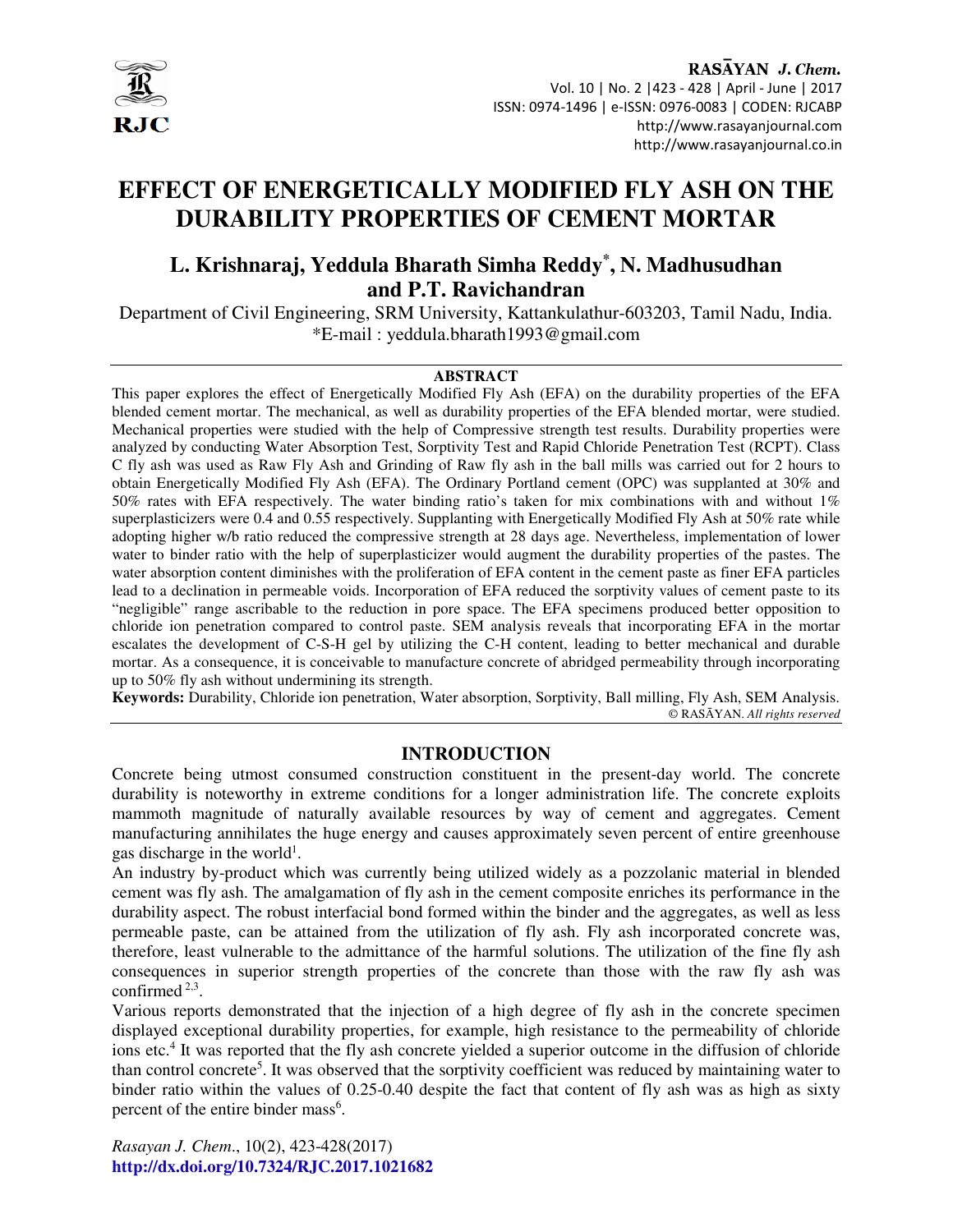The imperviousness to chloride infiltration of mortar is a standout amongst the most vital issues in relation to the durability of the structures. At the point when the chloride ion concentration in the concrete surpasses a specific threshold value, corrosion of reinforced steel starts<sup>7</sup>. It was, for the most part, acknowledged that amalgamation of the pozzolanic substance enhances the imperviousness to chloride infiltration and diminishes chloride-instigated corrosion of the steel reinforcement<sup>8, 9</sup>.

The objective of this study is to replace the cement content by 50% in the cement mortar by Energetically Modified Fly Ash (EFA) and also to produce mortar more durable with the help of EFA. In this study, durability, and mechanical properties of EFA blended cement mortar were evaluated.

# **EXPERIMENTAL**

#### **Raw materials**

The Ordinary Portland Cement 43 grade was used as a primary binder which is having specific gravity 3.15, Blaine's Fineness 2630 cm<sup>2</sup>/g. The Class C Fly Ash acquired from Neyveli Lignite Corporation, Neyveli, Tamil Nadu was utilized as fractional replacement of cement in the study. The RFA was ground for 2 hours to reduce its size and EFA is produced and no changes in the chemical composition were recorded. However, with respect to physical properties, the particle size decreased and Blaine's fineness increased to 3526 cm<sup>2</sup>/g. Distilled water having the pH value as seven was used for mortar preparation and casting of specimens. Conforming to IS 650, three different grades (Grade I, II and III) of standard Ennore sand has been used as the fine aggregate for preparing standard mortar samples. Conplast SP 340 which was based on sulfonated naphthalene polymers was used as superplasticizers (SPL).

#### **Specimen Preparation and Testing**

In this study Mix design that adopted to attain mortar mixes with an akin flow of  $110 \pm 5\%$  consistent with IS 5512. The adopted mix ratio for the mortar mix was 1: 2.75. The water binding ratio's taken for mix combinations with and without  $1\%$  superplasticizers were 0.4 and 0.55 respectively.

For compression strength test, Water absorption test and Sorptivity test, the casting of 50mm size cubes was used. And for RCP test, cylinders of  $100 \times 200$  mm dimensions were cast in conformity to ASTM C39. After 24 hours, de-moulding was done and samples were reserved in the water tank for curing up to the testing age.

Compression strength of the specimens was determined at 28 days of age as per ASTM C109 code specifications. The percentage of Water absorption of samples were measured as per ASTM C 1403. The sorptivity test was executed conferring to ASTM C 1585 code. For RCP test, after 28 days of curing the specimens were cut into fifty-millimetre portions, while the end portions were discarded and the test was carried out as described in ASTM C1202.

# **RESULTS AND DISCUSSION**

# **Compressive Strength Test**  Figure-1 shows the graphical illustration of the compressive strength of samples. The strength

development of OPC mortar was rather good. It was found that replacement of cement with EFA by 50% reduces the strength of the mortar. When the water content was at 0.55, 50% replacement of cement with EFA reduced by 13% compressive strength compared to control mortar. However, by reducing the water to binder ratio from 0.55 to 0.4, the compressive strength was amplified. When water to binder ratio was kept at 0.4, the compressive strength of specimens achieved the akin value as perceived for control mortar, this is primarily due to the decrease of voids in the mortar. The excess amount of water in the mortar will escape after the casting, this allows generating small voids inside the mortar. If the water content is low, the chance for void generation is less and hence the strength got increased.

#### **Water Absorption Test**

The percentage of water absorbed by the specimens at 28 days age were shown in Figure-2. It can be appreciated that at the 28 days age, the percentage of the absorption declines with the escalation in EFA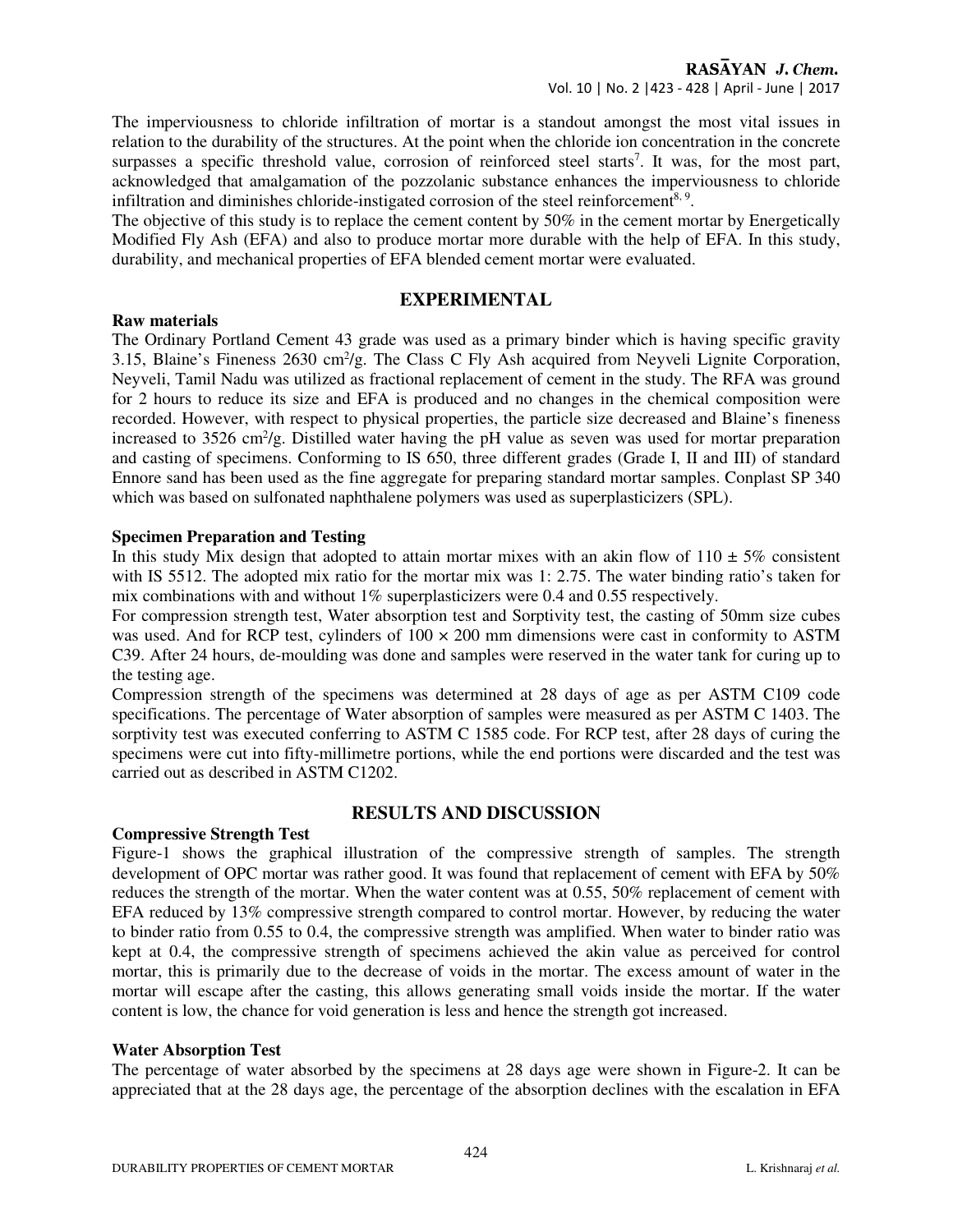content in the cement paste. This was owing to the characteristic that EFA is finer than cement particles which lead to a decline of permeable voids.



## Mix Combination



It was further observed that specimens showed even lower water absorption when the water to binder ratio was reduced from 0.55 to 0.4. As when the mortar has an excess amount of water content, this excess amount of water will evaporate from the mortar after casting. This space will remain as a void in the mortar allowing the water to occupy in those voids. That was the reason why the water absorption of mortars with 1% superplasticizer showed less value than the mortars without superplasticizer.



# Mix Combination

Fig.-2: Water Absorption Test Results (28 Days)

# **Sorptivity Test**

The sorptivity values were calculated for Energetically Modified Fly Ash blended mortar specimens at 28 days age were presented in Figure-3. It can be appreciated that sorptivity progressively declines with the rise in EFA content when compared with control mortar, this confirms that addition of EFA to the cement mortar leads to the decrease in the pore space. It was also perceived from the sorptivity statistics that mortar samples with superplasticizer showed the least value among all the specimens.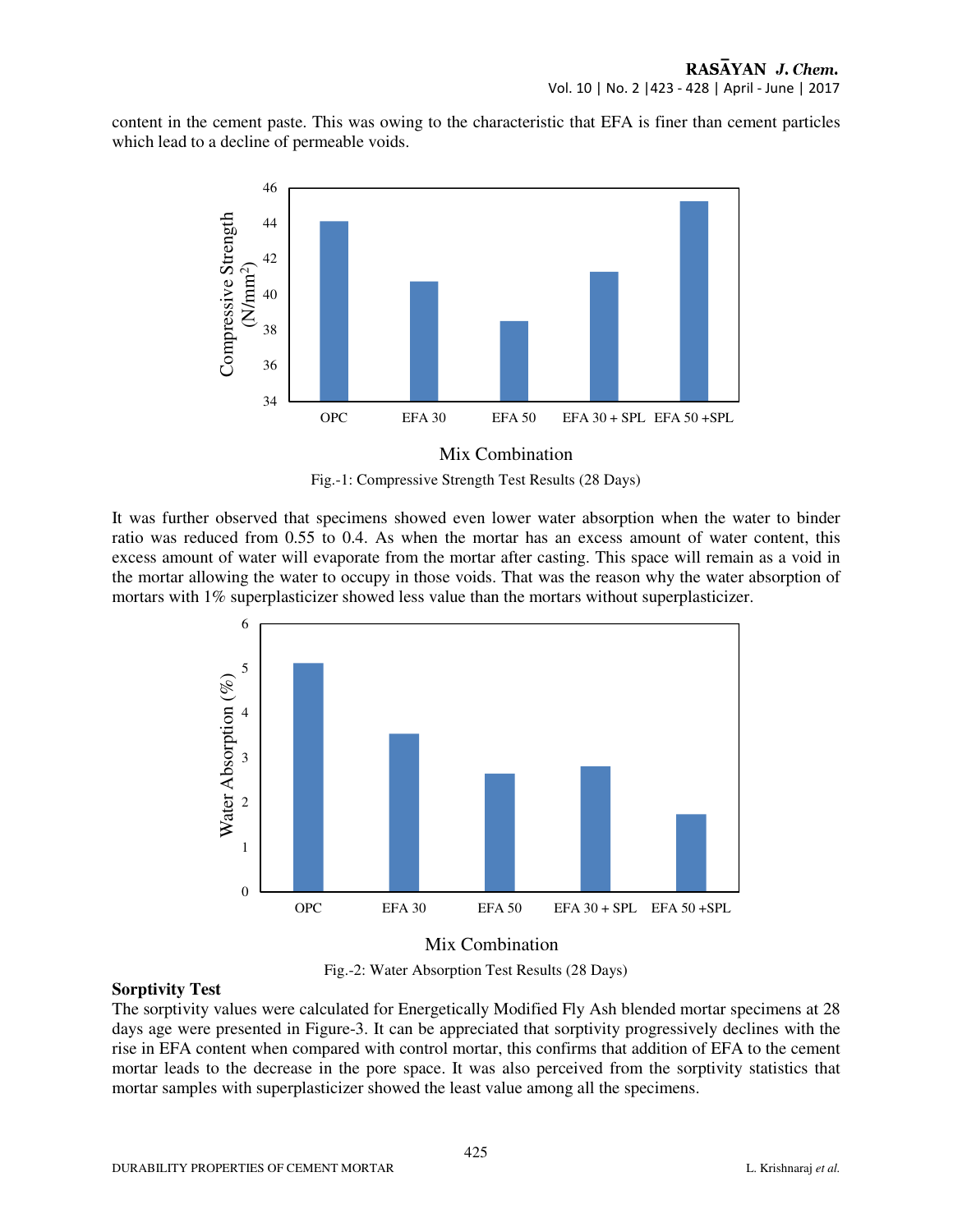

Fig.-3: Sorptivity Test Results (28 Days) Mix Combination

## **Rapid Chloride Penetration Test (RCPT)**

The total charge (coulomb) delivered by the specimen in RCP test point out the penetration of chloride ions through it. The charge delivered by the samples of all the cement mortar mix combinations at the 28 days age were presented in Figure-4. The EFA blended cement pastes have shown better resistance compared to the conventional mix. Penetrability of chloride ions abridged with the rise of fly ash content in the mortar. At the 28 days age, fly ash pastes falls under 'Negligible' category of chloride ions penetration in contrast to the 'low level' of the control mortar as quoted in ASTM C1202 code. It was also witnessed that use of superplasticizers reduced the total charge passed to 95% compared to control mortar. It was noted that diminution in the water to binder ratio lessened the total charge passed through the specimen.



Fig.-4: Rapid Chloride Penetration Test Results (28 Days) Mix Combinations

#### **Scanning Electron Microscope (SEM) Analysis**

SEM analysis results of control mortar and EFA mortar were shown in Figure-5a and 5b respectively at 28 days age. By incorporating EFA in the mortar, the formation of C-S-H gel was increased by consuming the C-H content. This phenomenon points to the reduction in Ca  $(OH)_2$  crystals and filling up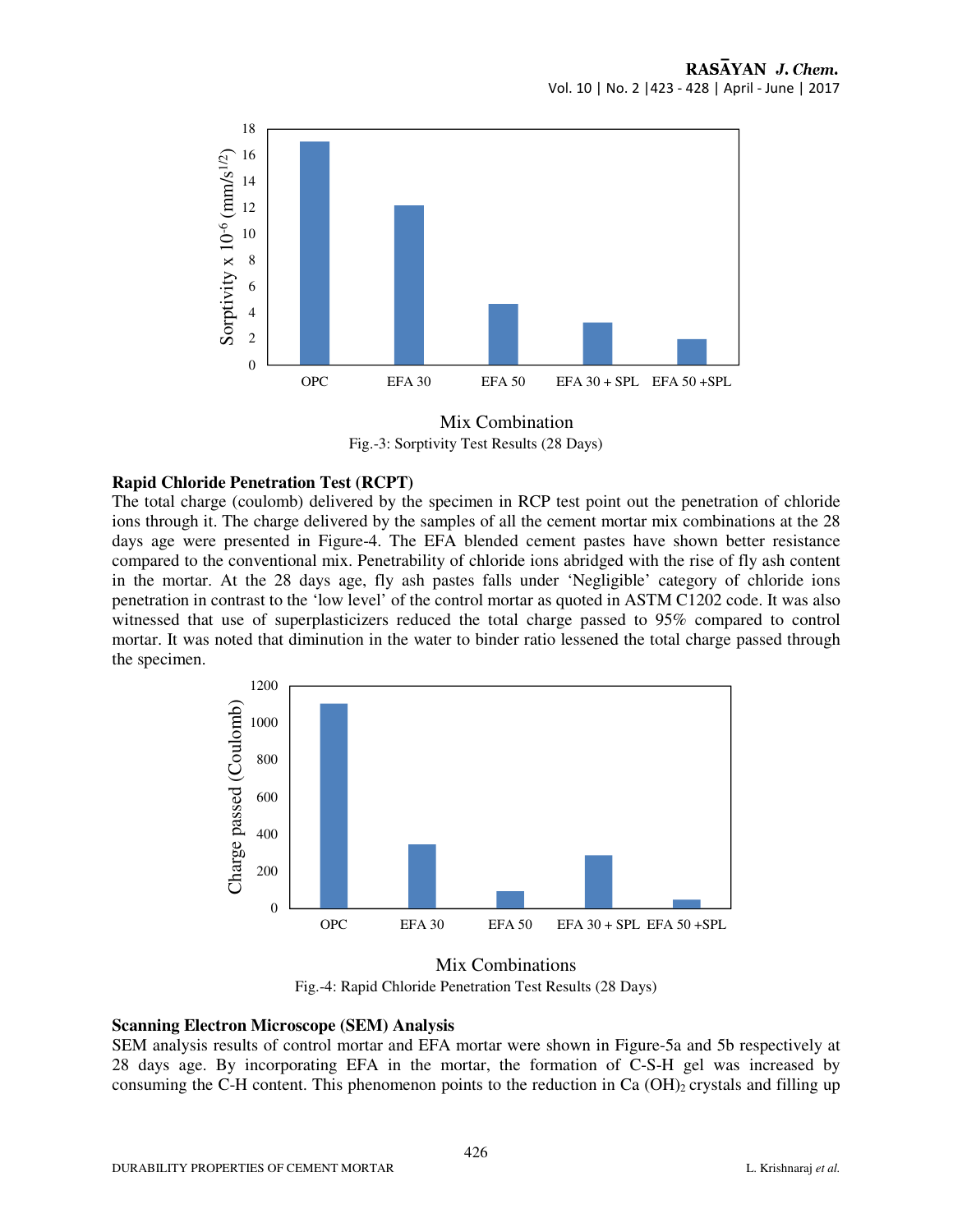pore space with newly formed C-S-H compound leading to intensification of the bond between the cement materials and sand particles.

It was apparent from the SEM images that control mortar shows higher porous structure than the EFA mortar samples. Results indicate that incorporation of EFA enhanced the density and compact microstructure which was the reason for the upsurge in compressive strength in EFA mortar samples.





Fig.-5a: SEM image of Control mortar (28 Days) Fig.-5b: SEM image of EFA mortar with SPL (28 Days)

# **CONCLUSION**

Five mixtures of cement composite pastes were considered to assess the outcome of thirty and fifty percent Energetically Modified Fly Ash (EFA) content on the durability properties of the mortar specimen at 28 days age. The subsequent deductions were drawn from the results:

- 1. Maintaining the water binder ratio at 0.55 and 50% replacement by Energetically Modified Fly Ash abridged the 28-day compressive strength of the mortar specimens. However, adoption of lower W/B ratio with the help of superplasticizer the compressive strength was amplified.
- 2. The water absorption percentage declines with the escalation in EFA content in the cement paste as finer EFA particles lead to a reduction of permeable voids. And also concluded that use of superplasticizers abridged the water absorption content.
- 3. Incorporation of EFA reduced the sorptivity values of cement paste to its "negligible" range ascribable to the reduction in pore space.
- 4. The EFA specimens produced better opposition to penetration of the chloride ion related to control paste. As a consequence, it is conceivable to manufacture concrete of abridged permeability by including up to 50% fly ash without undermining its strength.
- 5. Incorporating EFA in the mortar escalates the development of C-S-H gel by utilizing the C-H content, leading to better mechanical and durable mortar.

## **REFERENCES**

- 1. V.M. Malhotra, *Concr. Int.,* **24,** 30 (2012).
- 2. K. Erdogdu, P. Turker, *Cem. Concr. Res.,* **28,** 1217 (1998).
- 3. P. Chindaprasirt, S. Homwuttiwong, V. Sirivivatnanon, *Cem. Concr. Res.,* **34,** 1087 (2004).
- 4. W. S. Langley, G. G. Carette, V. M. Malhotra, *ACI Mater. J.,* **86,** 507 (1989).
- 5. H. T. Cao, L. Bucea, E. Meek, S. Yozghatlian, *CSIRO Report BRE.,* 30 (1996).
- 6. A. Camoes, B. Aguiar, S. Jalali, *Int. Ash Util. Symp.,* University of Kentucky (2003).
- 7. M. Thomas, *Cem. Concr. Res.,* **26(4),** 513 (1996).